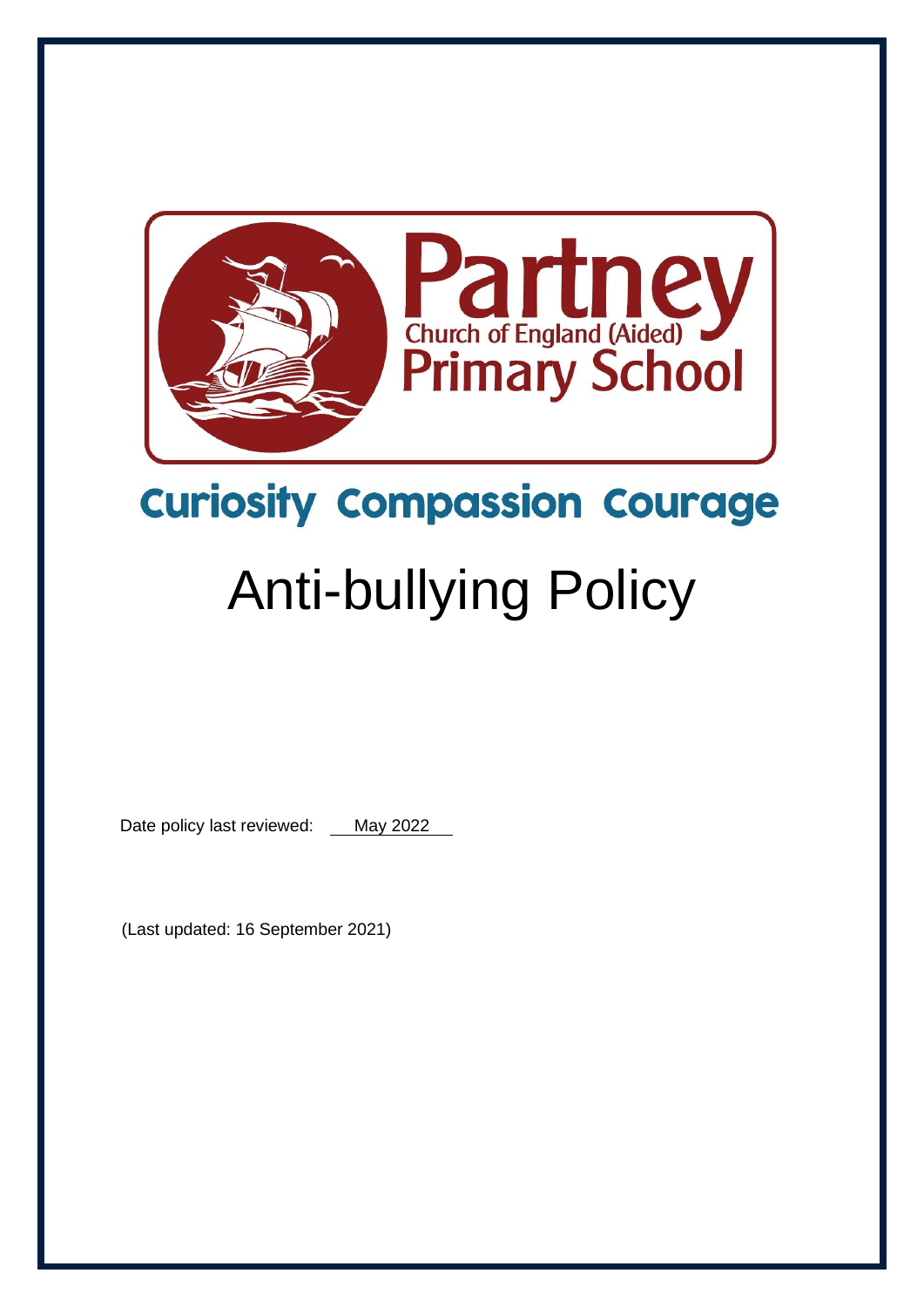# **Contents:**

**[Statement of intent](#page-2-0)** 

- 1. **[Updated]** [Legal framework](#page-3-0)
- 2. [Definitions](#page-3-1)
- 3. **[Updated]** [Types of bullying](#page-4-0)
- 4. **[Updated]** [Roles and responsibilities](#page-5-0)
- 5. [Statutory implications](#page-6-0)
- 6. [Prevention](#page-7-0)
- 7. [Signs of bullying](#page-7-1)
- 8. [Staff principles](#page-8-0)
- 9. **[Updated]** [Peer-on-peer abuse](#page-8-1)
- 10. **[Updated]** [Cyberbullying](#page-9-0)
- 11. **[Updated]** [Procedures](#page-10-0)
- 12. **[Updated]** [Consequences](#page-11-0)
- 13. **[Updated]** [Support](#page-12-0)
- 14. [Follow-up support](#page-12-1)
- 15. **[Updated]** [Bullying outside of school](#page-13-0)
- 16. **[New]** Record [keeping](#page-13-1)
- 17. [Monitoring and review](#page-13-2)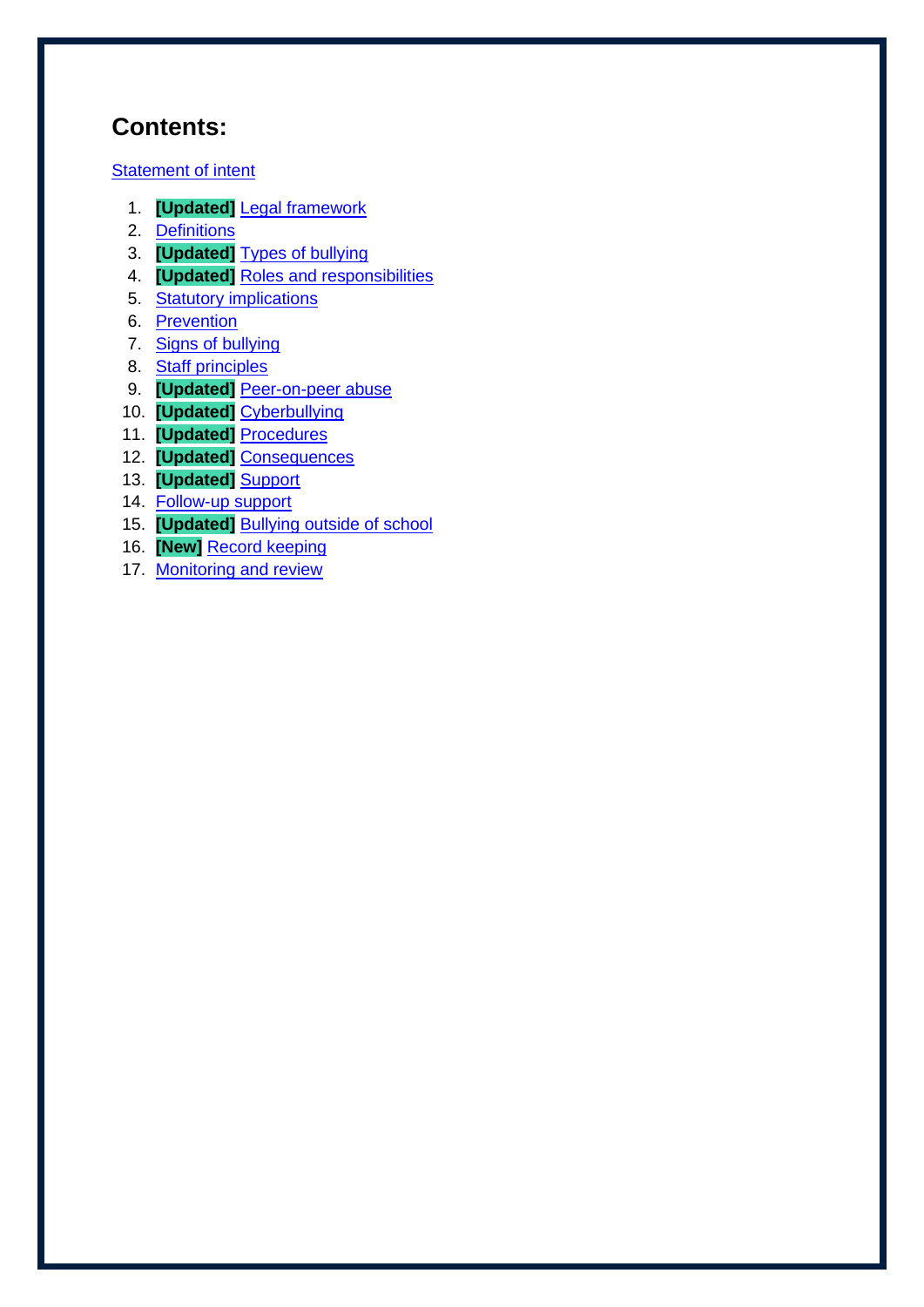#### <span id="page-2-0"></span>**Statement of intent**

Partney Church of England Primary School believes that all pupils are entitled to learn in a safe and supportive environment; this means being free from all forms of bullying behaviour. This policy outlines how instances of bullying are dealt with, including the procedures to prevent occurrences of bullying.

These strategies, such as learning about tolerance and difference as part of the school's curriculum, aim to promote an inclusive, tolerant and supportive ethos at the school.

The Education and Inspections Act 2006 outlines several legal obligations regarding the school's response to bullying. Under section 89, schools must have measures in place to encourage good behaviour and prevent all forms of bullying amongst pupils. These measures are part of the school's Behavioural Policy, which is communicated to all pupils, school staff and parents.

All staff, parents and pupils work together to prevent and reduce any instances of bullying at the school. There is a zero-tolerance policy for bullying at the school.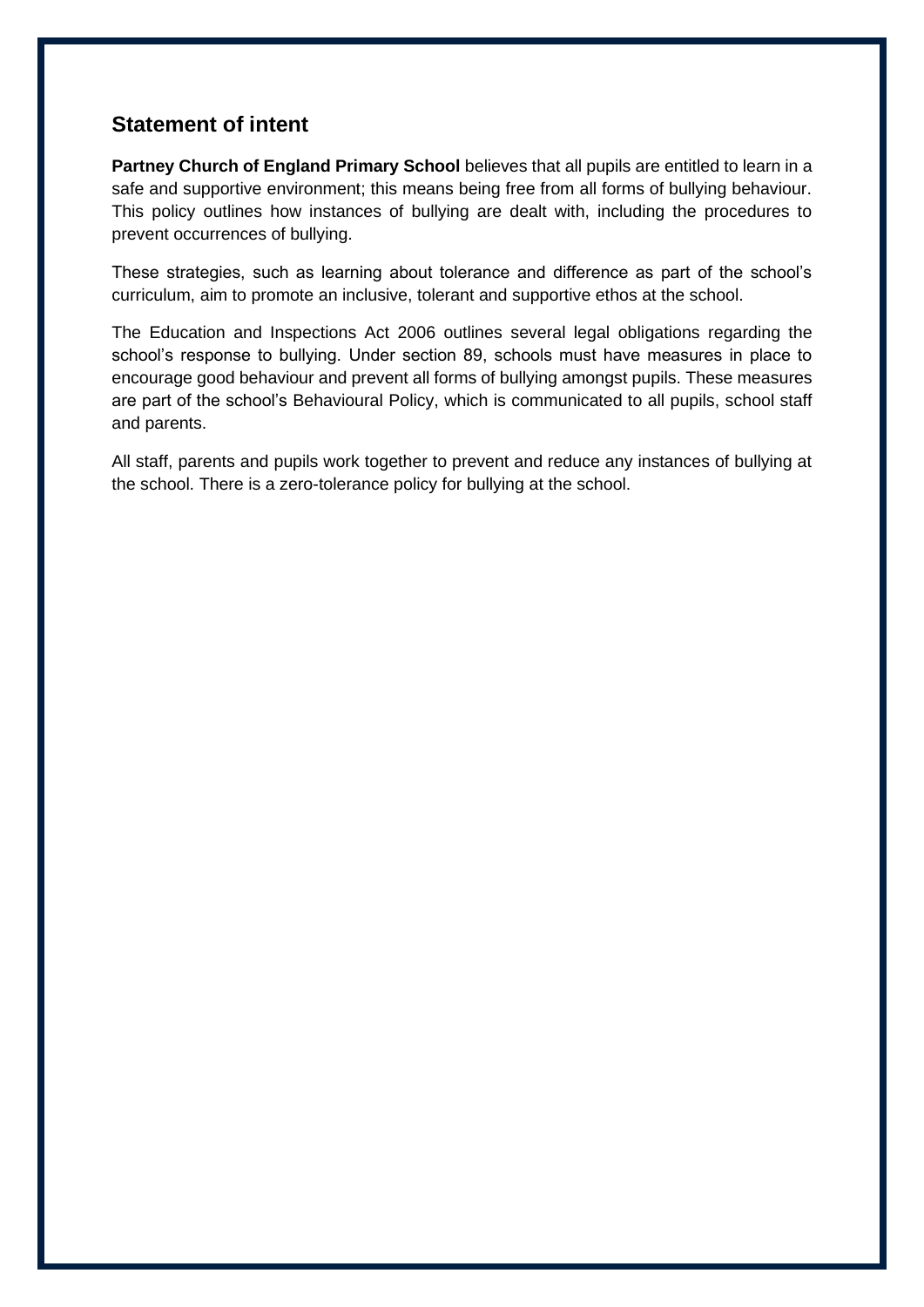### <span id="page-3-0"></span>**1. Legal framework**

This policy has due regard to all relevant legislation and statutory guidance including, but not limited to, the following:

- Education and Inspections Act 2006
- Equality Act 2010
- Protection from Harassment Act 1997
- Malicious Communications Act 1988
- Public Order Act 1986
- Communications Act 2003
- Human Rights Act 1998
- Crime and Disorder Act 1998
- Education Act 2011
- DfE (2017) 'Preventing and tackling bullying'
- DfE (2021) 'Sexual violence and sexual harassment between children in schools and colleges'
- DfE (2018) 'Mental health and wellbeing provision in schools'
- DfE (2021) 'Keeping children safe in education 2021'
- DfE (2020) 'Sharing nudes and semi-nudes: advice for education settings working with children and young people'

This policy operates in conjunction with the following school policies:

- Behavioural Policy
- Child Protection Policy
- Social, Emotional and Mental Health (SEMH) Policy
- Searching, Screening and Confiscation Policy
- Primary Relationships and Health Education Policy
- Exclusion Policy

#### <span id="page-3-1"></span>**2. Definitions**

For the purpose of this policy, "bullying" is defined as persistent behaviour by an individual or group with the intention of verbally, physically, or emotionally harming another person or group. Bullying is generally characterised by:

- **Repetition:** Incidents are not one-offs; they are frequent and happen over an extended period of time.
- **Intent:** The perpetrator means to cause verbal, physical or emotional harm; it is not accidental.
- **Targeting:** Bullying is generally targeted at a specific individual or group.
- **Power imbalance:** Whether real or perceived, bullying is generally based on unequal power relations.

Vulnerable pupils are more likely to be the targets of bullying due to the attitudes and behaviours some young people have towards those who are different from themselves. Vulnerable pupils may include, but are not limited to: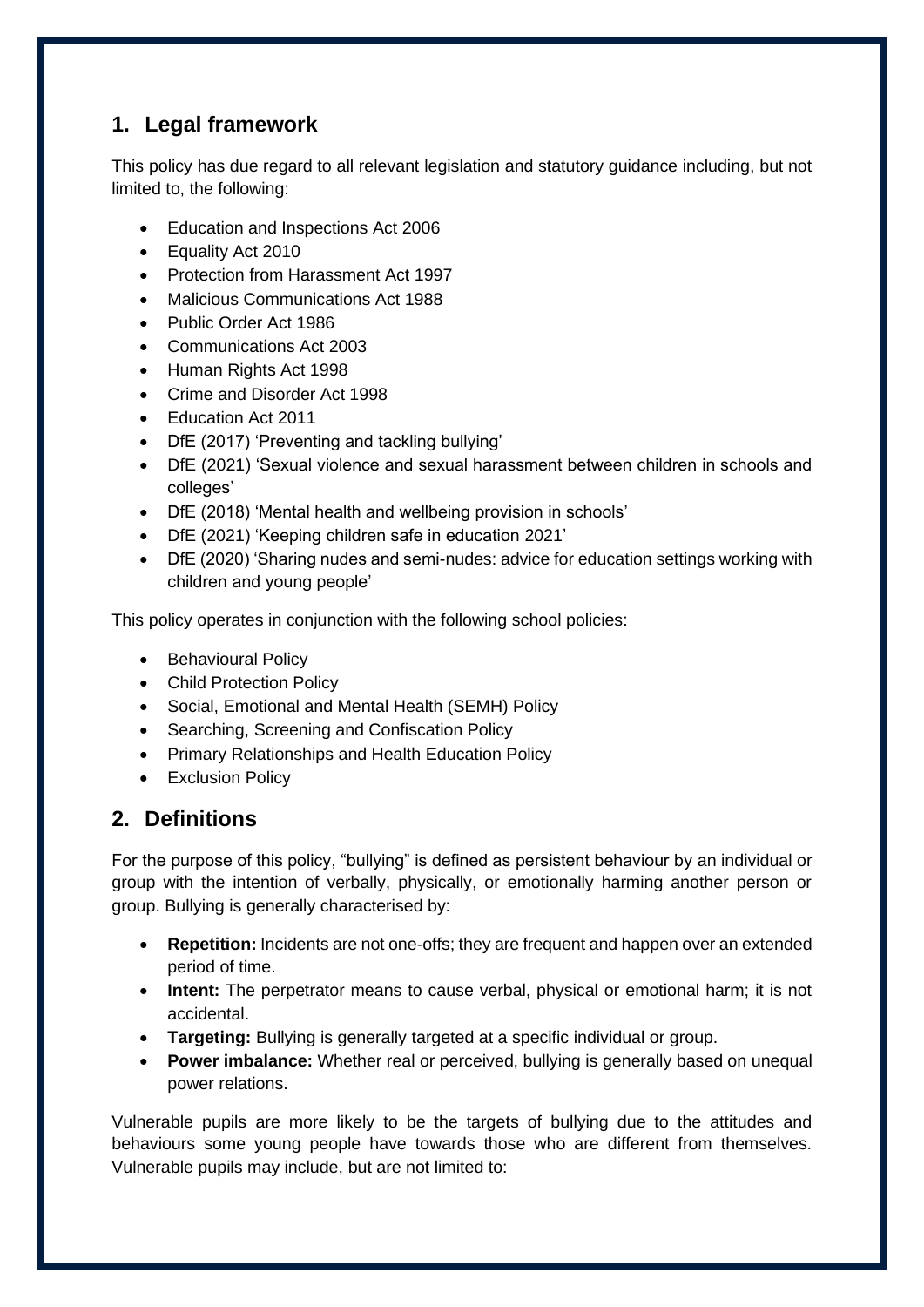- Pupils who are adopted.
- Pupils with a medical a health problem.
- Pupils with caring responsibilities.
- Pupils from socioeconomically disadvantaged backgrounds.

Pupils with certain characteristics are also more likely to be targets of bullying, including, but not limited to:

- Pupils who are LGBTQ+, or perceived to be LGBTQ+.
- Black, Asian and minority ethnic (BAME) pupils.
- Pupils with Special Educational Needs and/or Disabilities.

#### <span id="page-4-0"></span>**3. Types of bullying**

Many kinds of behaviour can be considered bullying, and bullying can be related to almost anything. Teasing another pupil because of their appearance, religion, ethnicity, gender, sexual orientation, home life, culture, or SEND are some of the types of bullying that can occur.

Bullying is acted out through the following mediums:

- Verbal
- Physical
- Emotional
- Online (cyberbullying)

**Racist bullying:** Bullying another person based on their ethnic background or skin colour. Racist bullying is a criminal offence under the Crime and Disorder Act 1998 and Public Order Act 1986.

**Homophobic and biphobic bullying:** Bullying another person because of their actual or perceived sexual orientation.

**Transphobic bullying:** Bullying based on another person's gender identity or gender presentation, or for not conforming to dominant gender roles.

**Sexist bullying:** Bullying based on sexist attitudes expressed in a way to demean, intimidate or harm another person because of their sex or gender. Sexist bullying may sometimes be characterised by inappropriate sexual behaviours.

**Sexual bullying:** Bullying behaviour that has a physical, psychological, verbal or non-verbal sexual dimension or dynamic that subordinates, humiliates or intimidates another person. This is commonly underpinned by sexist attitudes or gender stereotypes.

**Ableist bullying:** Bullying behaviour that focusses on another person's disability or support needs; this can include mocking the individual's disability or their needs, using derogatory words or slurs in relation to an individual's disability, or deliberately excluding an individual because of their disability.

**Prejudicial bullying:** Bullying based on prejudices directed towards specific characteristics or experiences, e.g. religion or mental health issues.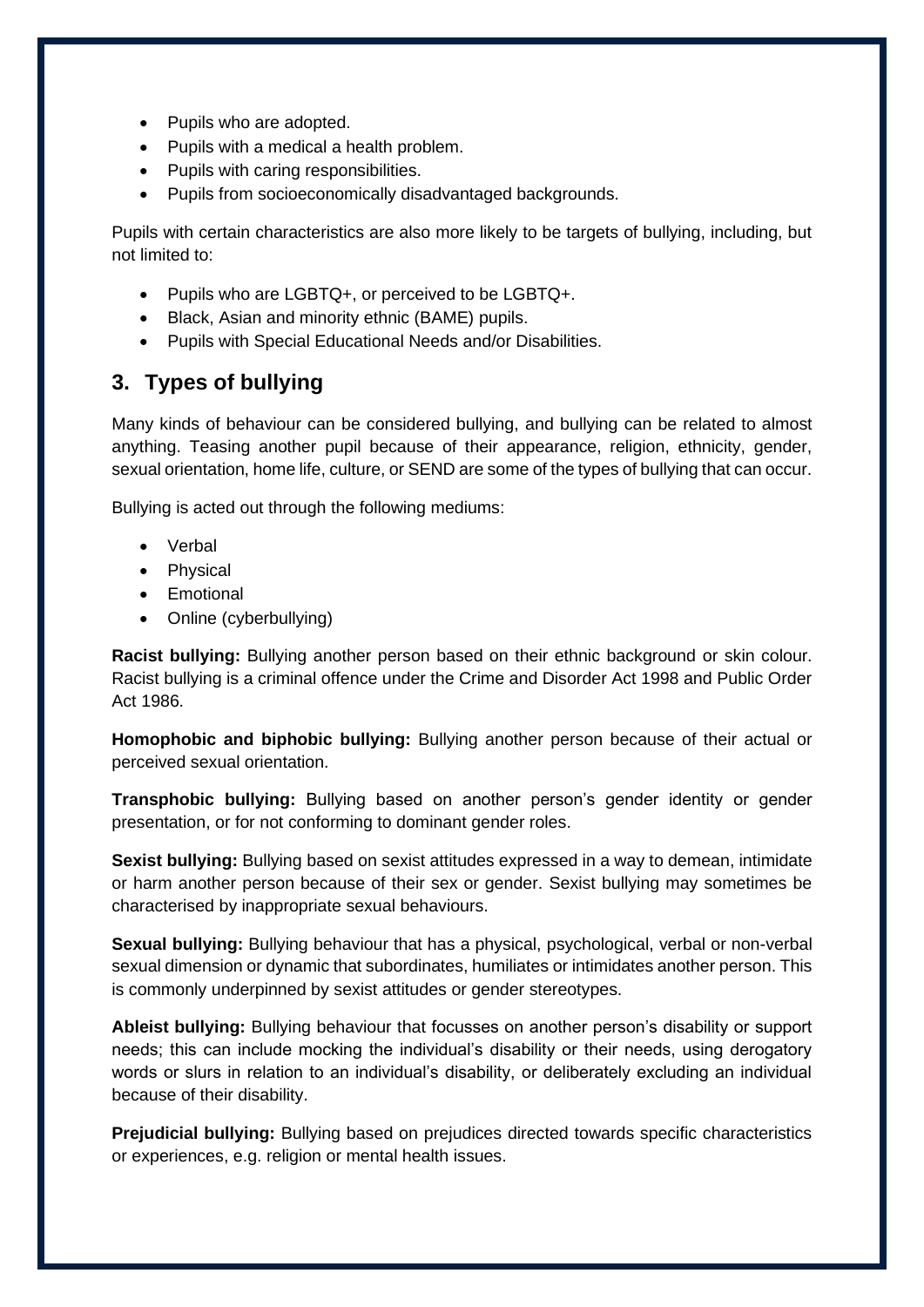**Relational bullying:** Bullying that primarily constitutes of excluding, isolating and ostracising someone – usually through verbal and emotional bullying.

**Socioeconomic bullying:** Bullying based on prejudices against the perceived social status of the victim, including, but not limited to, their economic status, their parents' occupations, their health or nutrition level, or the perceived "quality" of their clothing or belongings.

#### <span id="page-5-0"></span>**4. Roles and responsibilities**

The Governing Body is responsible for:

- Evaluating and reviewing this policy to ensure that it does not discriminate against any pupils on the basis of their protected characteristics or backgrounds.
- The overall implementation and monitoring of this policy.
- Ensuring that the school adopts a tolerant and open-minded policy towards difference.
- Ensuring the school is inclusive.
- Analysing any bullying data to establish patterns and reviewing this policy in light of these.
- Appointing a safeguarding link governor who will work with the DSL to ensure the policies and practices relating to safeguarding, including the prevention of cyberbullying, are being implemented effectively.

The headteacher is responsible for:

- Reviewing and amending this policy, accounting for new legislation and government guidance, and using staff experience of dealing with bullying incidents in previous years to improve procedures.
- Keeping a record of all reported incidents, including which type of bullying has occurred, to allow for proper analysis of the data collected. (Head Teacher's Book)
- Analysing the data in the bullying record at termly intervals to identify trends, so that appropriate measures to tackle them can be implemented.
- Arranging appropriate training for staff members.
- Corresponding and meeting with parents where necessary.
- Providing a point of contact for pupils and parents when more serious bullying incidents occur.

Teachers are responsible for:

- Being alert to social dynamics in their class.
- Being available for pupils who wish to report bullying.
- Providing follow-up support after bullying incidents.
- Being alert to possible bullying situations, particularly exclusion from friendship groups.
- Refraining from stereotyping when dealing with bullying.
- Understanding the composition of pupil groups, showing sensitivity to those who have been the victims of bullying.
- Reporting any instances of bullying once they have been approached by a pupil for support.
- Offering emotional support to victims of bullying.
- Alerting the Head Teacher regarding any incidents of bullying.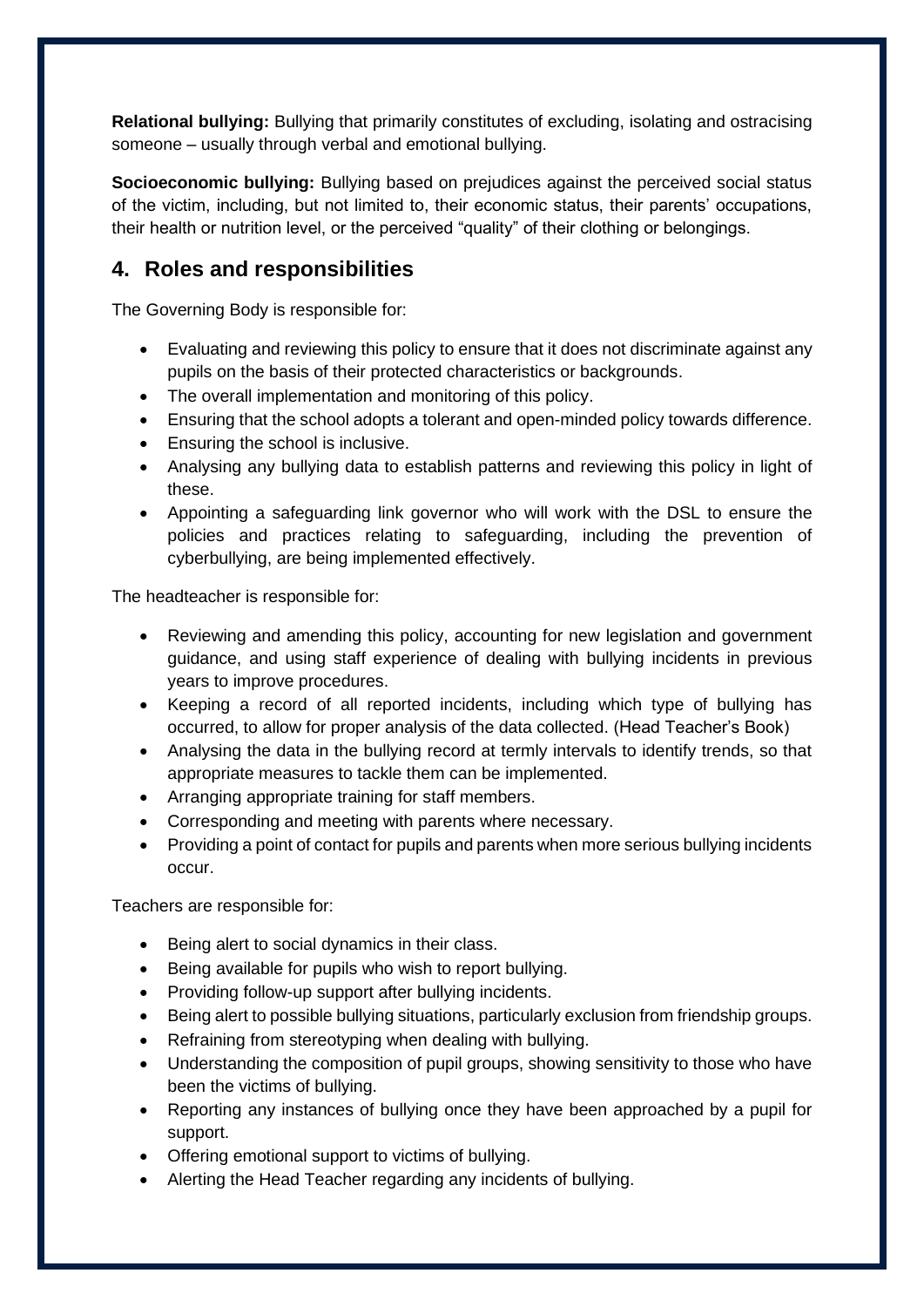Parents are responsible for:

- Informing their child's class teacher if they have any concerns that their child is the victim of bullying or involved in bullying in any way.
- Being watchful of their child's behaviour, attitude and characteristics and informing the relevant staff members of any changes.

Pupils are responsible for:

- Informing a member of staff if they witness bullying or are a victim of bullying.
- Not making counter-threats if they are victims of bullying.
- Walking away from dangerous situations and avoiding involving other pupils in incidents.
- Keeping evidence of cyberbullying and informing a member of staff should they fall victim to cyberbullying.

#### <span id="page-6-0"></span>**5. Statutory implications**

The school understands that, under the Equality Act 2010, it has a responsibility to:

- Eliminate unlawful discrimination, harassment, victimisation and any other conduct prohibited by the act.
- Advance equality of opportunity between people who share a protected characteristic and people who do not share it.
- Foster good relations between people who share a protected characteristic and people who do not share it.

The school understands that, under the Human Rights Act (HRA) 1998, it could have charges brought against it if it allows the rights of pupils to be breached by failing to take bullying seriously. The headteacher will ensure that this policy complies with the HRA; the headteacher understands that they cannot do this without fully involving their teaching staff.

Although bullying itself is not a criminal offence, some types of harassment, threatening behaviour and/or communications may be considered criminal offences:

- Under the Malicious Communications Act 1988, it is an offence for a person to electronically communicate with another person with the intent to cause distress or anxiety, or in a way which conveys a message which is indecent or grossly offensive, a threat, or contains information which is false and known or believed to be false by the sender.
- The Protection from Harassment Act 1997 makes it an offence to knowingly pursue any course of conduct amounting to harassment.
- Section 127 of the Communications Act 2003 makes it an offence to send, by means of a public electronic communications network, a message, or other matter, that is grossly offensive or of an indecent, obscene or menacing character. It is unlawful to disseminate defamatory information through any media, including internet sites.
- Other forms of bullying which are illegal and should be reported to the police include violence or assault, theft, repeated harassment or intimidation, and hate crimes.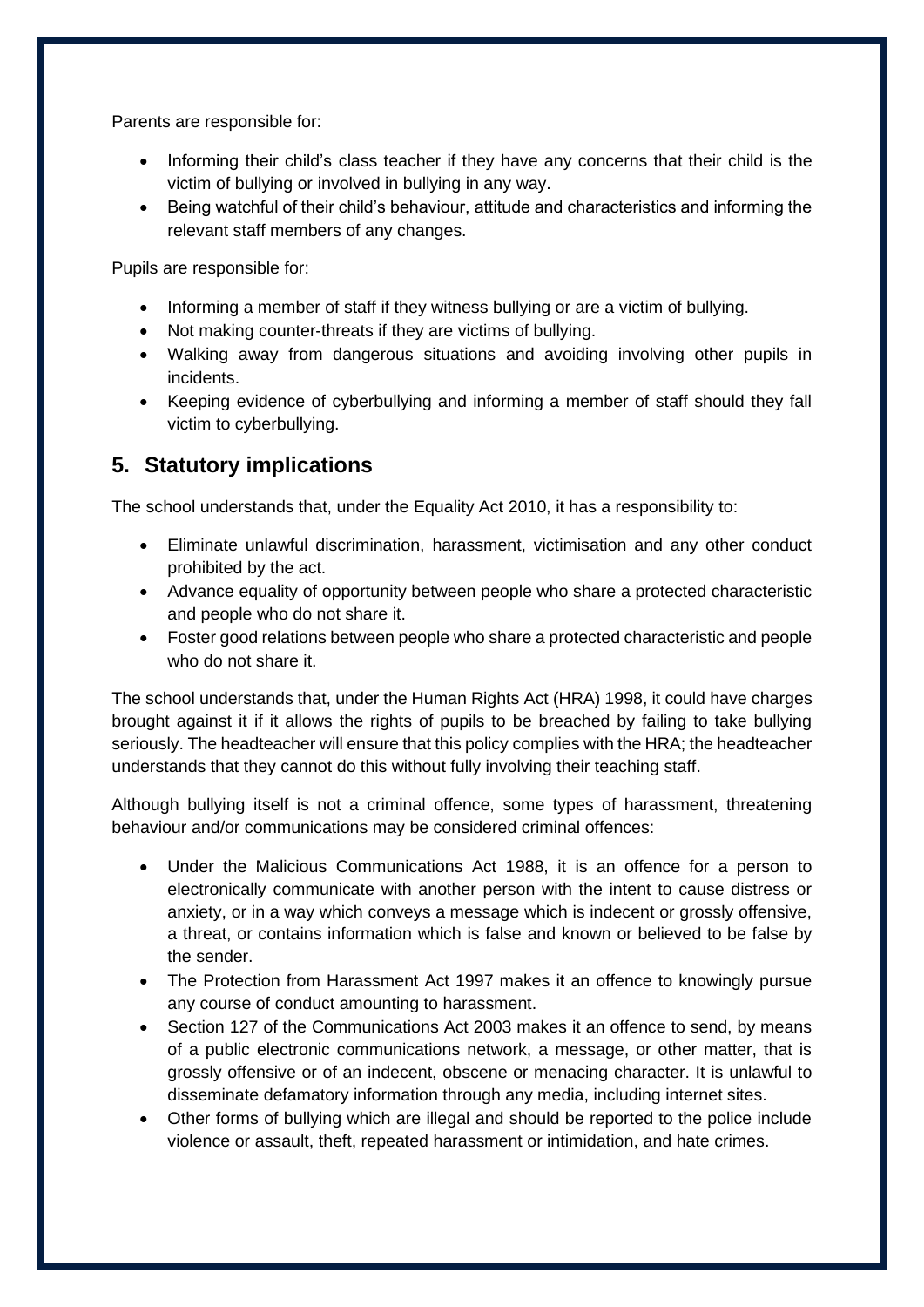#### <span id="page-7-0"></span>**6. Prevention**

All members of the school will be made aware of this policy and their responsibilities in relation to it. All staff members will receive training on identifying and dealing with the different types of bullying. All types of bullying will be discussed as part of the relationships and health education curriculum, in line with the School's Relationships and Health Education Policy.

Staff will encourage pupil cooperation and the development of interpersonal skills. Diversity, difference and respect for others will be promoted and celebrated through various lessons through the School's commitment to the Christian Values of Compassion, Courage and Curiosity. Where possible, opportunities to extend friendship groups and interactive skills will be provided through participation in special events e.g. drama productions, sporting activities.

Class Seating plans will be organised and altered in a way that prevents instances of bullying. Potential victims of bullying will be placed in working groups with other pupils who do not abuse or take advantage of others.

Class Teachers will also offer an 'open door' policy allowing pupils to discuss any bullying, whether they are victims or have witnessed an incident.

The school will be alert to, and address, any mental health and wellbeing issues amongst pupils, as these can be a cause, or a result, of bullying behaviour.

The school will ensure potential perpetrators are given support as required, so their educational, emotional and social development is not negatively influenced by outside factors e.g. mental health issues.

Pupils will be given opportunities through RSE to explore the meaning of cyberbullying and what constitutes cyberbullying. (See also our E-safety Policy)

# <span id="page-7-1"></span>**7. Signs of bullying**

Staff will be alert to the following signs that may indicate a pupil is a victim of bullying:

- Being frightened to travel to or from school
- Unwillingness to attend school
- Repeated or persistent absence from school
- Becoming anxious or lacking confidence
- Saying that they feel ill repeatedly
- Decreased involvement in school work
- Leaving school with torn clothes or damaged possessions
- Missing possessions (including money)
- Asking for extra money or stealing
- Cuts or bruises
- Lack of appetite
- Unwillingness to use the internet or mobile devices
- Lack of eye contact
- Becoming short tempered
- Change in behaviour and attitude at home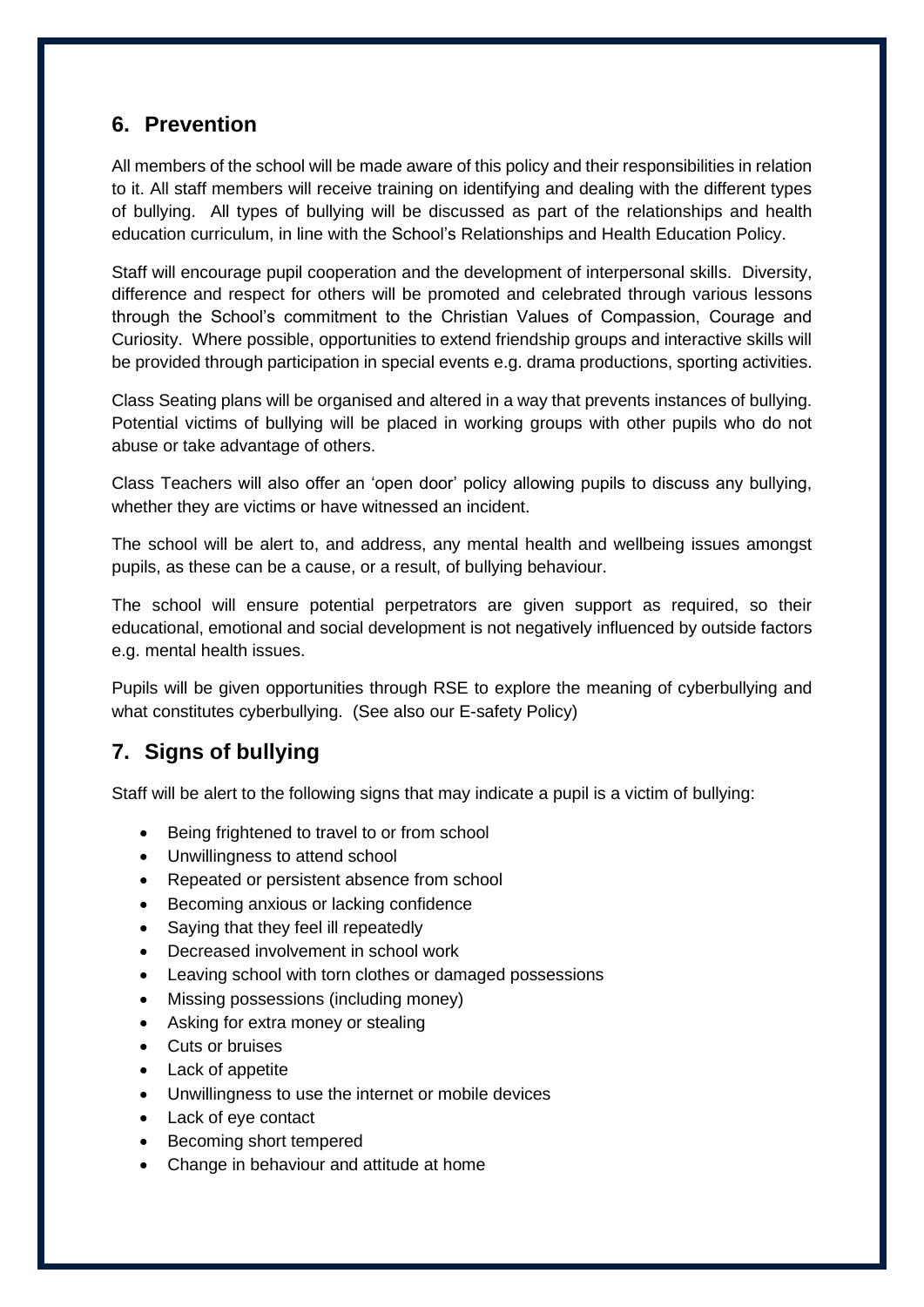Although the signs outlined above may not be due to bullying, they may be due to deeper social, emotional or mental health issues, so should be investigated by a member of staff and alert the SENDco, class teacher and Head Teacher as appropriate.

Staff will be aware of the potential factors that may indicate a pupil is likely to exhibit bullying behaviours, including, but not limited to, the following:

- They have experienced mental health problems, which have led to them becoming more easily aggravated
- They have been the victim of abuse
- Their academic performance has started to fall and they are showing signs of stress

If staff become aware of any factors that could lead to bullying behaviours, they will notify the pupil's class teacher, SENDco and Head Teacher as appropriate, who will investigate the matter and monitor the situation.

#### <span id="page-8-0"></span>**8. Staff principles**

The school will ensure that prevention is a prominent aspect of its anti-bullying vision.

Staff will treat reports of bullying seriously and will not ignore signs of suspected bullying. Staff will act immediately when they become aware of a bullying incident. Unpleasantness from one pupil towards another will always be challenged and will never be ignored.

Staff will always respect pupils' privacy, and information about specific instances of bullying is not discussed with others, unless the pupil has given consent, or there is a safeguarding concern. If a member of staff believes a pupil is in danger, e.g. of being hurt, they will inform the DSL immediately.

Follow-up support will be given to both the victim and perpetrator in the months following an incident to ensure all bullying has stopped.

#### <span id="page-8-1"></span>**9. Peer-on-peer abuse**

The school has a zero-tolerance approach to all forms of peer-on-peer abuse, including sexual harassment and sexual violence.

To prevent peer-on-peer abuse and address the wider societal factors that can influence behaviour, the school will educate pupils about abuse, its forms, and the importance of discussing any concerns and respecting others through the curriculum, assemblies and PSHE lessons, in line with the [Prevention](#page-7-0) section of this policy.

All staff will be aware that pupils of any age and gender are capable of abusing their peers. Staff will take all instances of peer-on-peer abuse equally seriously regardless of the characteristics of the perpetrators or victims, will never tolerate abuse as "banter" or "part of growing up", and will never justify sexual harassment, e.g. as "boys being boys", as this can foster a culture of unacceptable behaviours. Staff will also be aware that peer-on-peer abuse can be manifested in many ways, including sexting, sexual harassment and assault, and hazing- or initiation-type violence.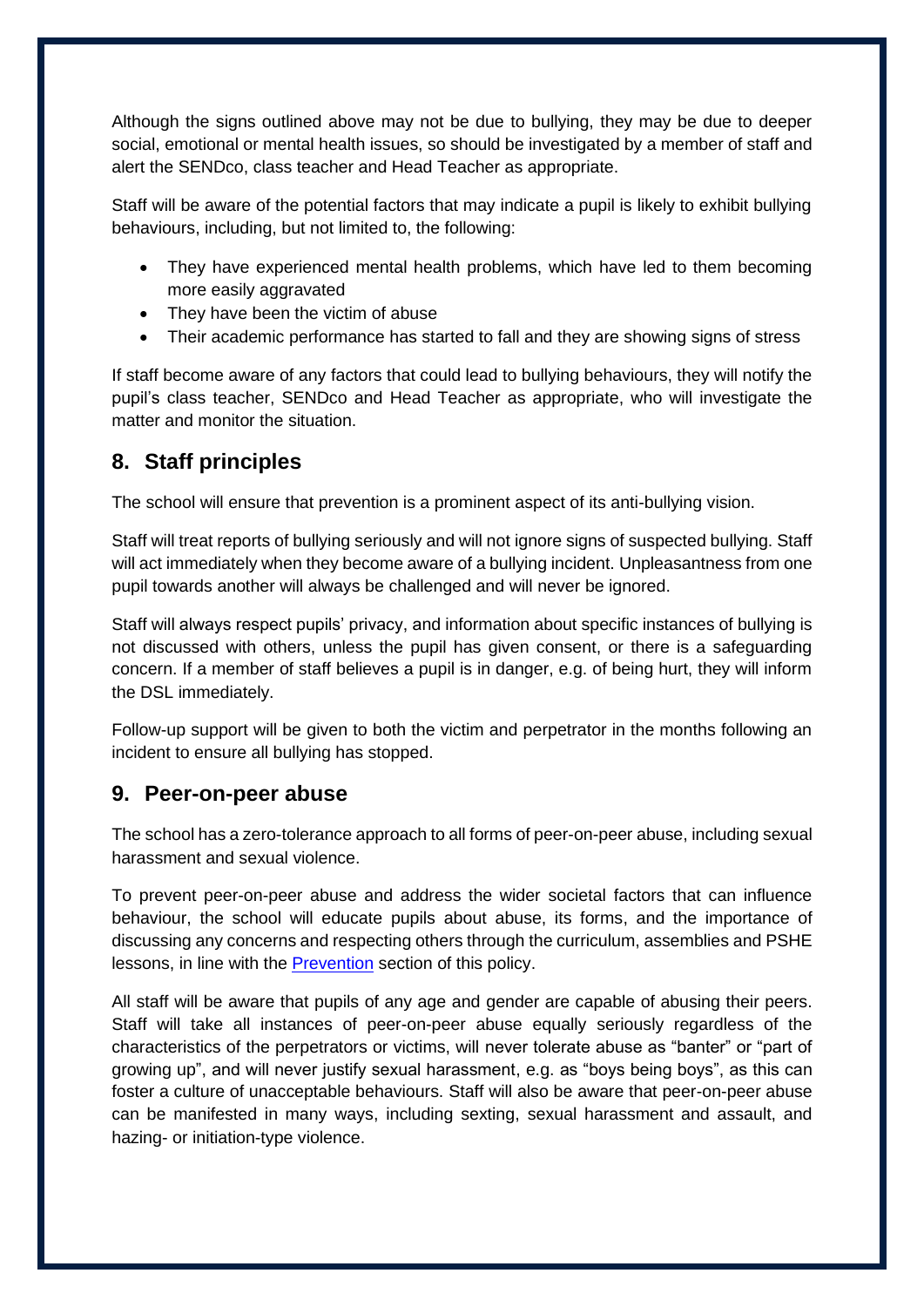Pupils will be made aware of how to raise concerns or make a report and how any reports will be handled – this includes the process for reporting concerns about friends or peers. If a pupil has been harmed, is in immediate danger or is at risk of harm, a referral may be made to Lincolnshire County Council Customer Services, where the DSL deems this appropriate in the circumstances.

The school's Peer-on-peer Abuse Policy outlines the school's stance on addressing peer-onpeer abuse, including sexual abuse, and the procedures in place will be adhered to if any instances are uncovered or disclosed. More information on the school's approach to preventing and managing instances of peer-on-peer abuse can be found within this policy and the Child Protection Policy.

# <span id="page-9-0"></span>**10. Cyberbullying**

Cyberbullying can take many forms and can go even further than face-to-face bullying by invading personal space and home life, and can target more than one person. It can also take place across age groups and target pupils, staff and others, and may take place inside school, within the wider community, at home or when travelling. It can sometimes draw bystanders into being accessories.

Cyberbullying can include the following:

- Threatening, intimidating or upsetting text messages
- Threatening or embarrassing pictures and video clips
- Disclosure of private sexual photographs or videos with the intent to cause distress
- Silent or abusive phone calls
- Using the victim's phone to harass others, to make them think the victim is responsible
- Threatening or bullying emails, possibly sent using a pseudonym or someone else's name
- Menacing or upsetting responses to someone in a chatroom
- Unpleasant messages sent via instant messaging
- Unpleasant or defamatory information posted to blogs, personal websites and social networking sites

**NB**. The above list is not exhaustive, and cyberbullying may take other forms.

The school has a zero-tolerance approach to cyberbullying. The school views cyberbullying with the same severity as any other form of bullying and will follow the consequences set out in [section 12](#page-11-0) of this policy if they become aware of any incidents.

All members of staff will receive training as part of the Safeguarding Training Pathway on the signs of cyberbullying, in order to identify pupils who may be experiencing issues and intervene effectively.

Many of the signs of cyberbullying will be similar to those found in the ['Signs of bullying'](#page-7-1) section of this policy; however, staff will be alert to the following signs that may indicate a pupil is being cyberbullied:

• Avoiding use of the computer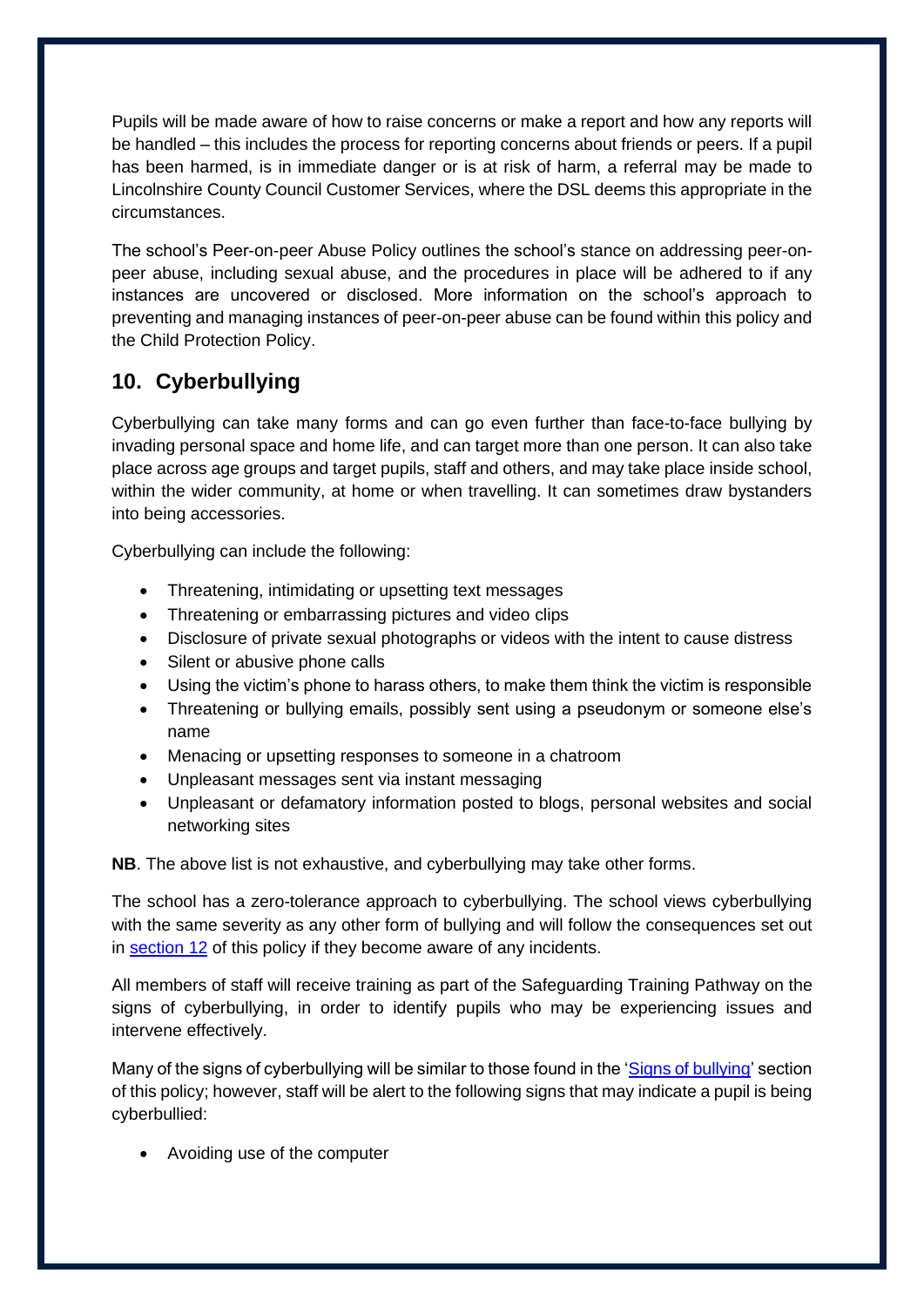Staff will also be alert to the following signs which may indicate that a pupil is cyberbullying others:

- Avoiding using the computer or turning off the screen when someone is near
- Acting in a secretive manner when using the computer
- Spending excessive amounts of time on the computer
- Becoming upset or angry when the computer is taken away

Parents will also be invited to attend training sessions/Q and A sessions, through Lincolnshire County Council, in order to educate them on the signs and symptoms of cyberbullying, and will be advised to report to the headteacher if their child displays any of the signs outlined in this section.

Staff will be aware that a cyberbullying incident might include features different to other forms of bullying, prompting a particular response. Significant differences may include the following:

- **Possible extensive scale and scope** pupils may be bullied on multiple platforms and using multiple different methods that are made possible by virtue of the bullying taking place online
- **The anytime and anywhere nature of cyberbullying** pupils may not have an escape from the torment when they are at home due to the bullying continuing through technology at all times
- **The person being bullied might not know who the perpetrator is** it is easy for individuals to remain anonymous online and on social media, and pupils may be bullied by someone who is concealing their own identity
- **The perpetrator might not realise that their actions are bullying** sometimes, the culture of social media, and the inability to see the impact that words are having on someone, may lead to pupils crossing boundaries without realising
- **The victim of the bullying may have evidence of what has happened** pupils may have taken screenshots of bullying, or there may be a digital footprint that can identify the perpetrator

The school will support pupils who have been victims of cyberbullying by holding formal and informal discussions with the pupil about their feelings and whether the bullying has stopped, in accordance with [section 13](#page-12-0) and [section 14](#page-12-1) of this policy.

# <span id="page-10-0"></span>**11. Procedures**

Minor incidents will be reported to the victim's class teacher, who will investigate the incident, and inform the Head Teacher in writing of the incident and outcome.

When investigating a bullying incident, the following procedures will be adopted:

- The victim, alleged perpetrator and witnesses are all interviewed separately
- Members of staff ensure that there is no possibility of contact between the pupils being interviewed, including electronic communication
- If a pupil is injured, members of staff take the pupil immediately to a named first aider for a medical opinion on the extent of their injuries
- A room is used that allows for privacy during interviews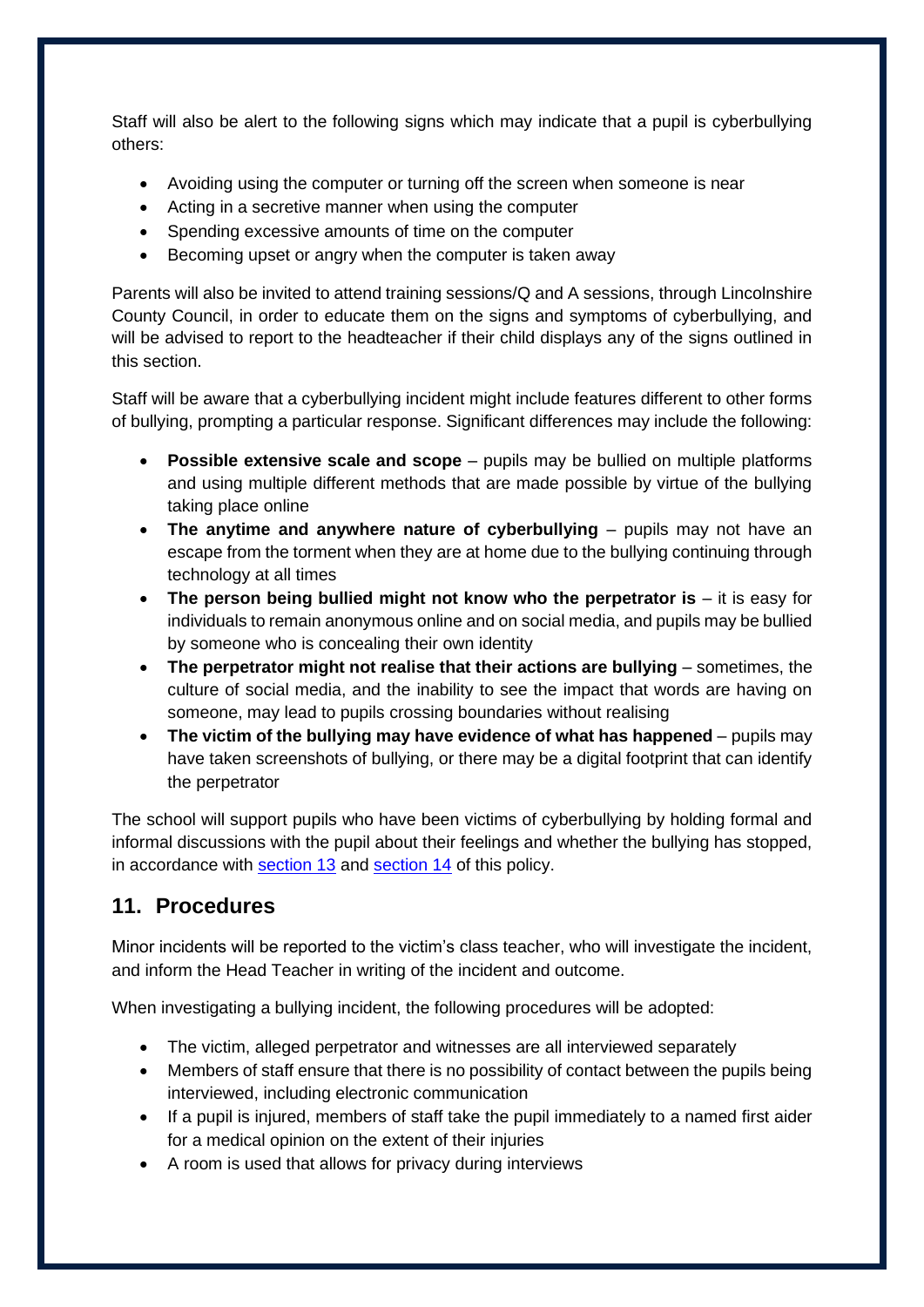- A witness is used for serious incidents
- If appropriate, the alleged perpetrator, the victim and witnesses are asked to write down details of the incident; this may need prompting with questions from the member of staff to obtain the full picture
- The headteacher will gather evidence of a cyberbullying incident; this may involve text messages, emails, photos, etc. provided by the victim/parents/teacher
- Premature assumptions are not made, as it is important not to be judgemental at this stage
- Members of staff listen carefully to all accounts, being non-confrontational and not assigning blame until the investigation is complete
- All pupils involved are informed that they must not discuss the interview with other pupils

Due to the potential for some specific forms of bullying to be characterised by inappropriate sexual behaviour, staff members involved in dealing with the incident are required to consider whether there is a need for safeguarding processes to be implemented.

#### <span id="page-11-0"></span>**12. Consequences and Further Actions**

If the headteacher is satisfied that bullying did take place, the perpetrator will be helped to understand the consequences of their actions and warned that there must be no further incidents.

If possible, the headteacher will attempt reconciliation through restorative practice. If the perpetrator feels ready to apologise, this could be in writing to the victim, and/or witnesses if appropriate, or face-to-face, but only with the victim's full consent. Discretion will be used here; victims will never feel pressured into a face-to-face meeting with the perpetrator.

Parents are informed of bullying incidents and what action is being taken.

All staff involved in managing instances of bullying will be aware that taking disciplinary action and providing support are not mutually exclusive actions, and should be conducted simultaneously to encourage more positive behaviour in future.

The school will avoid unnecessarily criminalising pupils for bullying or abusive behaviour where possible, as young people with criminal records face stigma and discrimination in future aspects of their lives. The school's focus when handling perpetrators will be supporting them to develop more positive behaviours and to refrain from abusive and bullying behaviours in the future.

The class teacher and parents informally monitor the pupils involved over the following days/weeks.

The school will remain cognisant of the fact that continued access to school can be important for rehabilitation of harmful behaviour, and will not exclude pupils unless as a last resort – where there have been serious or consistent incidents of bullying, the school will

act in line with the Exclusion Policy.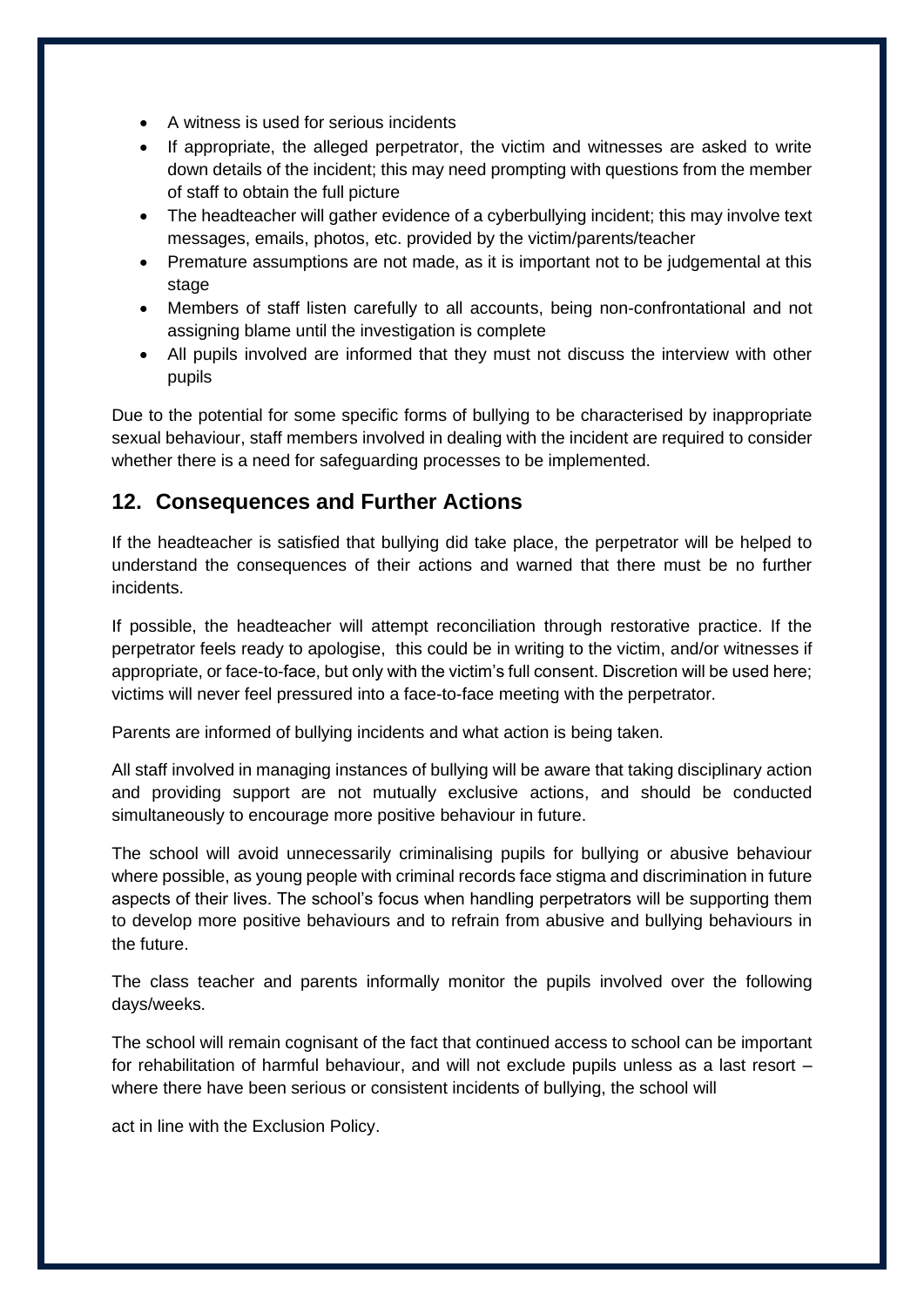#### <span id="page-12-0"></span>**13. Support**

In the event of bullying, victims will be offered the following support:

- Emotional support and reassurance from the ELSA.
- Reassurance that it was right to report the incident and that appropriate action will be taken
- Liaison with their parents to ensure a continuous dialogue of support
- Advice not to retaliate or reply, but to keep the evidence and show or give it to their parent or a member of staff
- Advice on aspects of online safety, in the event of cyberbullying, to prevent reoccurrence, including, where appropriate, discussion with their parents to evaluate their online habits and age-appropriate advice on how the perpetrator might be blocked online
- Discussion with their parent on whether police action is required (except in serious cases of child exploitation or abuse where the police may be contacted without discussion with parents)

Staff of the school will work with the victim to build resilience, e.g. by offering emotional therapy/ELSA sessions.

The school will acknowledge that bullying may be an indication of underlying mental health issues. Perpetrators will be offered ELSA sessions to assist with any underlying mental health or emotional wellbeing issues. The school will work with the perpetrator regarding any underlying mental health or emotional wellbeing problems.

#### <span id="page-12-1"></span>**14. Follow-up support**

The progress of both the perpetrator and the victim will be monitored by their class teacher. One-on-one sessions to discuss how the victim and perpetrator are progressing may be appropriate.

Pupils who have been bullied will be offered continuous support through their class teacher and ELSA if appropriate. The victim will be encouraged to tell a trusted adult in school if bullying is repeated.

Pupils who have bullied others will be supported in the following ways:

- Being able to discuss what happened
- Being helped to reflect on why they became involved
- Being helped to understand what they did wrong and why they need to change their behaviour
- Appropriate assistance from parents

Pupils who have been bullied will be assessed on a case-by-case basis and the DSL/HT will, if necessary, liaise with the SENDco to offer further outside agency support e.g. BOSS, Healthy Minds, PSP.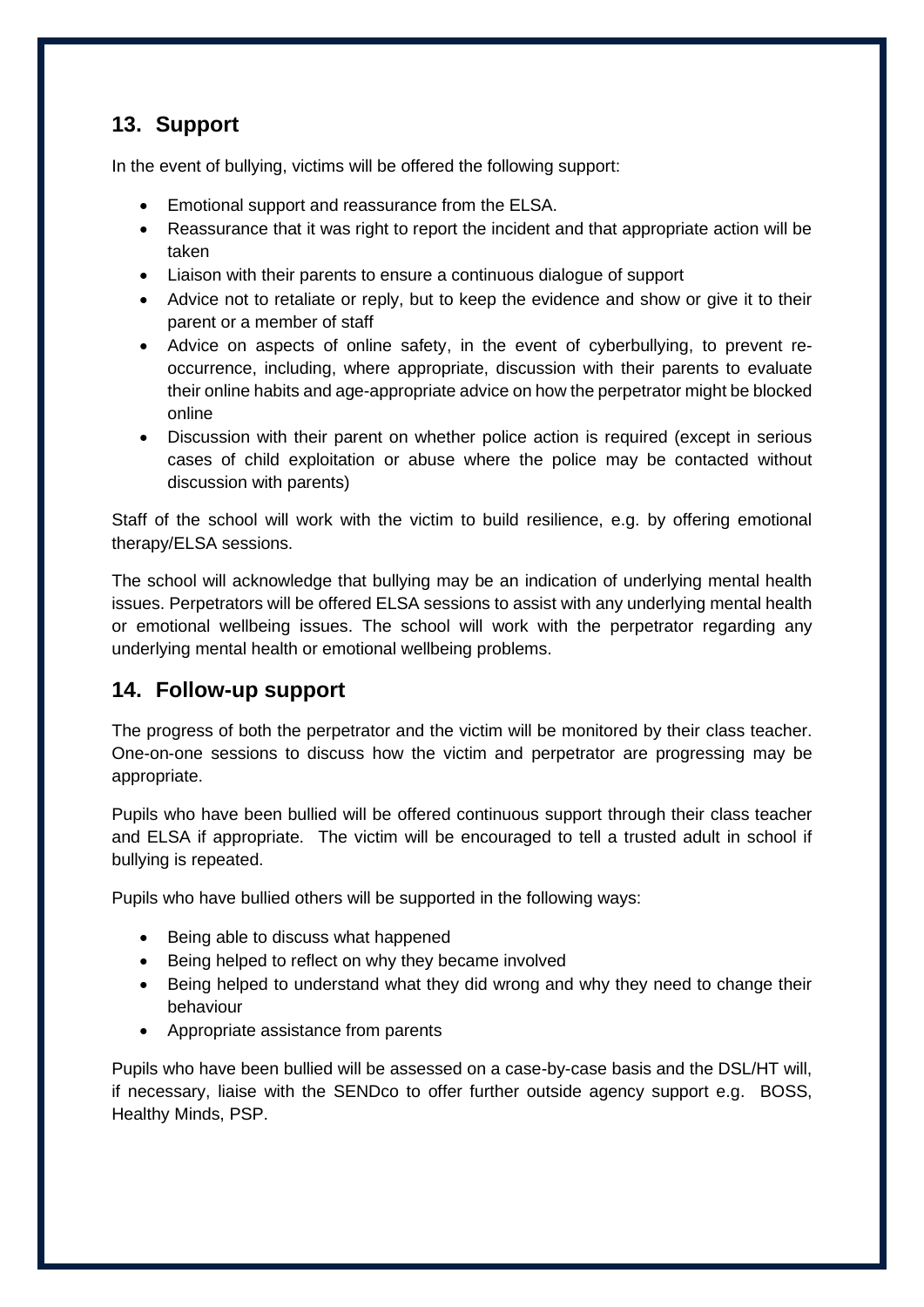# <span id="page-13-0"></span>**15. Bullying outside of school**

Staff will remain aware that bullying can happen both in and outside of school, and will ensure that they understand how to respond to reports of bullying that occurred outside school in line with the Child Protection Policy (including the Peer-on-peer Abuse).

The headteacher has a specific statutory power to discipline pupils for poor behaviour outside of the school premises. Section 89(5) of the Education and Inspections Act 2006 gives the headteacher the power to regulate pupils' conduct when they are not on school premises, and therefore, not under the lawful charge of a school staff member.

Teachers have the power to discipline pupils for misbehaving outside of the school premises. This can relate to any bullying incidents occurring anywhere off the school premises, such as on school or public transport, outside the local shops, or in a town or village centre.

Where bullying outside school is reported to school staff, it will be investigated and acted upon. In all cases of misbehaviour or bullying, members of staff can only discipline the pupil on school premises, or elsewhere when the pupil is under the lawful control of the member of staff, e.g. on a school trip.

The headteacher is responsible for determining whether it is appropriate to notify the police of the action taken against a pupil. If the misbehaviour could be of a criminal nature or poses a serious threat to a member of the public, the police will be informed.

#### <span id="page-13-1"></span>**16. Record keeping**

The DSL will ensure that robust records are kept with regard to all reported or otherwise uncovered incidents of bullying – this includes recording where decisions have been made e.g. sanctions, support, escalation of a situation and resolutions.

The headteacher and DSL will ensure that all decisions and actions recorded are reviewed on a regular basis for the purposes of:

- Identifying patterns of concerning, problematic or inappropriate behaviour on the part of certain pupils that may need to be handled e.g. with pastoral support.
- Reflecting on whether cases could have been handled better and using these reflections to inform future practice.
- Considering whether there are wider cultural issues at play within the school, e.g. whether school culture facilitates discriminatory bullying by not adequately addressing instances, and planning to mitigate this.
- Considering whether prevention strategies could be strengthened based on any patterns in the cases that arise.

#### <span id="page-13-2"></span>**17. Monitoring and review**

This policy is reviewed every **two years** by the headteacher and the DSL. Any changes to this policy will be communicated to all relevant stakeholders.

The scheduled review date for this policy is **May 2024**